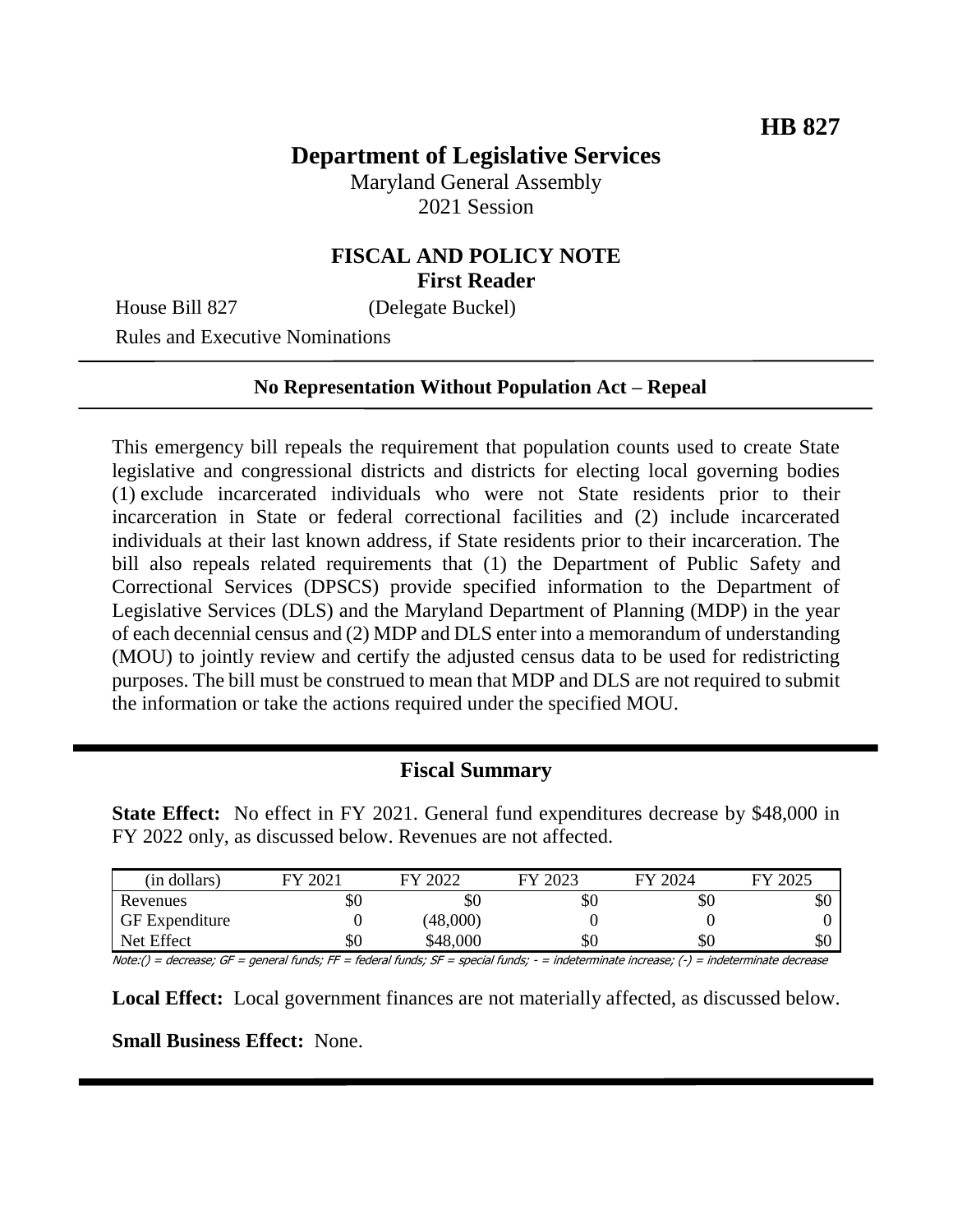### **Analysis**

**Current Law:** Chapters 66 and 67 of 2010 (No Representation Without Population Act) require that population counts used to create the State's legislative and congressional districting plans and legislative districts used to elect local governing bodies exclude individuals incarcerated in State or federal correctional facilities (as determined by the decennial census) who were not State residents prior to their incarceration. Individuals incarcerated in State or federal correctional facilities who were residents of the State prior to their incarceration must be counted at their last known residence.

Chapter 538 of 2020 requires DPSCS to provide to MDP and DLS specified identifiable information for each individual incarcerated in a State correctional facility on April 1 in the year of the decennial census, including each individual's last known address. The Act further requires MDP and DLS to enter into a specified MOU by August 1 in the year of the decennial census. The terms of the MOU must require MDP and DLS to work collaboratively to:

- summarize the results of specified geocoded data created by MDP;
- identify individuals incarcerated in State or federal correctional facilities in the State that will be included in the adjusted census data;
- make any necessary changes to MDP's geocoded database;
- jointly review for accuracy any changes to the census data by any software vendor or other entity; and
- jointly certify the data to be used for redistricting by March 15 in the year following the decennial census.

MDP regulations establish requirements and procedures related to the geocoding process.

**State Expenditures:** Implementation of the requirements of Chapter 66 and 67, as discussed above, involves geocoding tens of thousands of prisoner address files in coordination with DPSCS and adjusting the census data. MDP estimates that the geocoding process will take approximately three to four weeks once the State has received the necessary redistricting data from the U.S. Census Bureau. In February 2021, the U.S. Census Bureau announced that it will deliver redistricting data to the states by the end of September 2021 – a delay from the bureau's original plan to deliver the data to the states by March 31, 2021.

DLS contracts with a software vendor to adjust the census data to allocate prisoners to their last known address. Contractual costs related to this task are estimated at \$48,000. Thus, under the bill, general fund expenditures for DLS decrease by \$48,000 in fiscal 2022 due to avoided contractual costs, assuming that the State does not receive the necessary census

HB 827/ Page 2